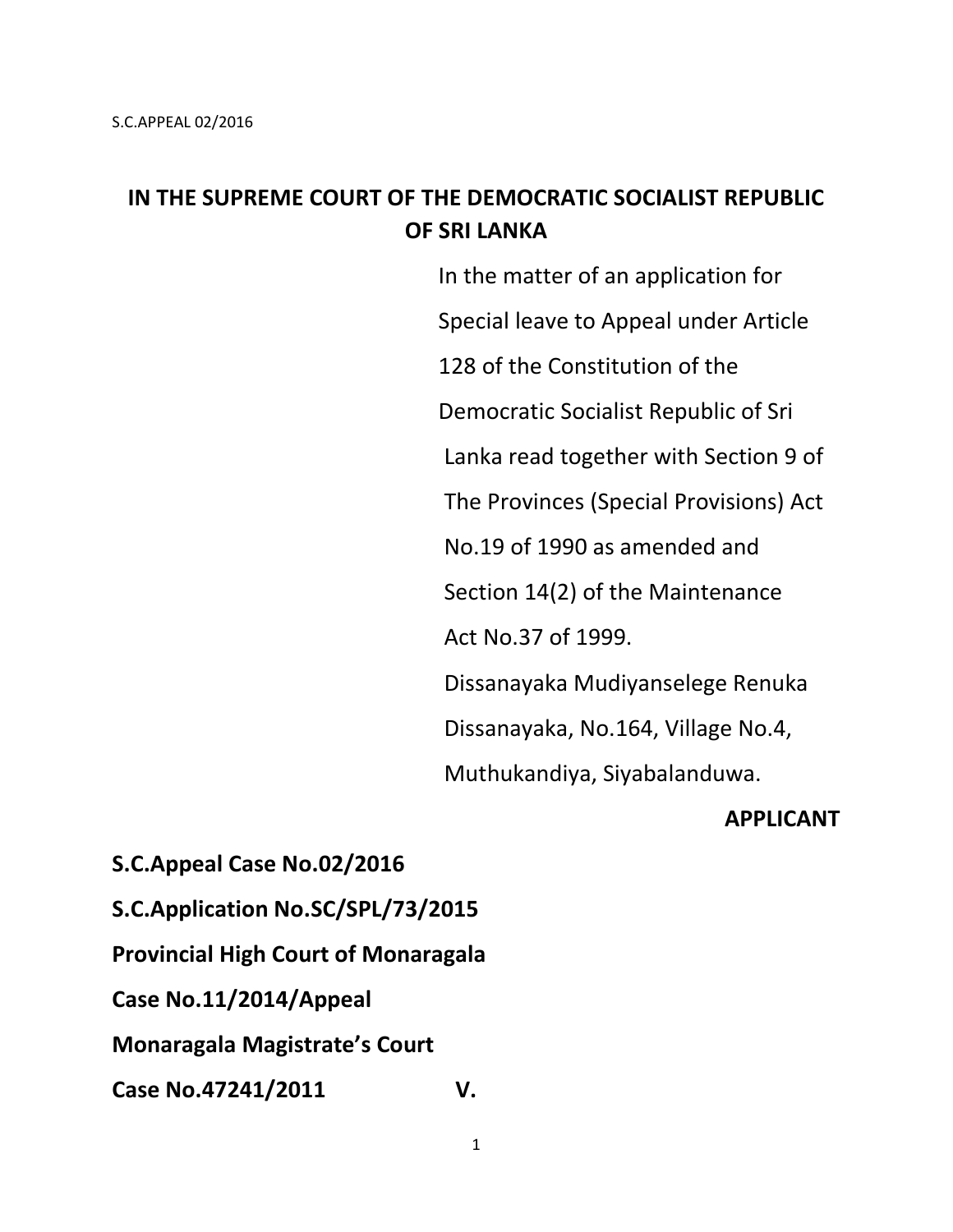R.M.Pradeep Weerasinghe,

No.47, Near School,

Kandaudapanguwa, Siyabalanduwa.

#### **RESPONDENT**

### *AND*

Dissanayaka Mudiyanselage Renuka

Dissanayaka, No.164, Village No.4,

Muthukandiya, Siyabalanduwa.

#### **APPLICANT-APPELLANT**

### *Simulation State Contract Contract Contract Contract Contract Contract Contract Contract Contract Contract Contract Contract Contract Contract Contract Contract Contract Contract Contract Contract Contract Contract Contr*

R.M.Pradeep Weerasinghe,

No.47, Near School,

Kandaudapanguwa,Siyabalanduwa.

#### **RESPONDENT-RESPONDENT**

#### **AND NOW BETWEEN**

R.M.Pradeep Weerasinghe,

No.47, Near School,

Kandaudpanguwa,Siyabalanduwa.

### **RESPONDENT-RESPONDENT-APPELLANT**

*v.* **v. v. v. v. v.** 

Dissanayaka Mudiyanselage Renuka

Dissanayaka, No.164, Village No.4,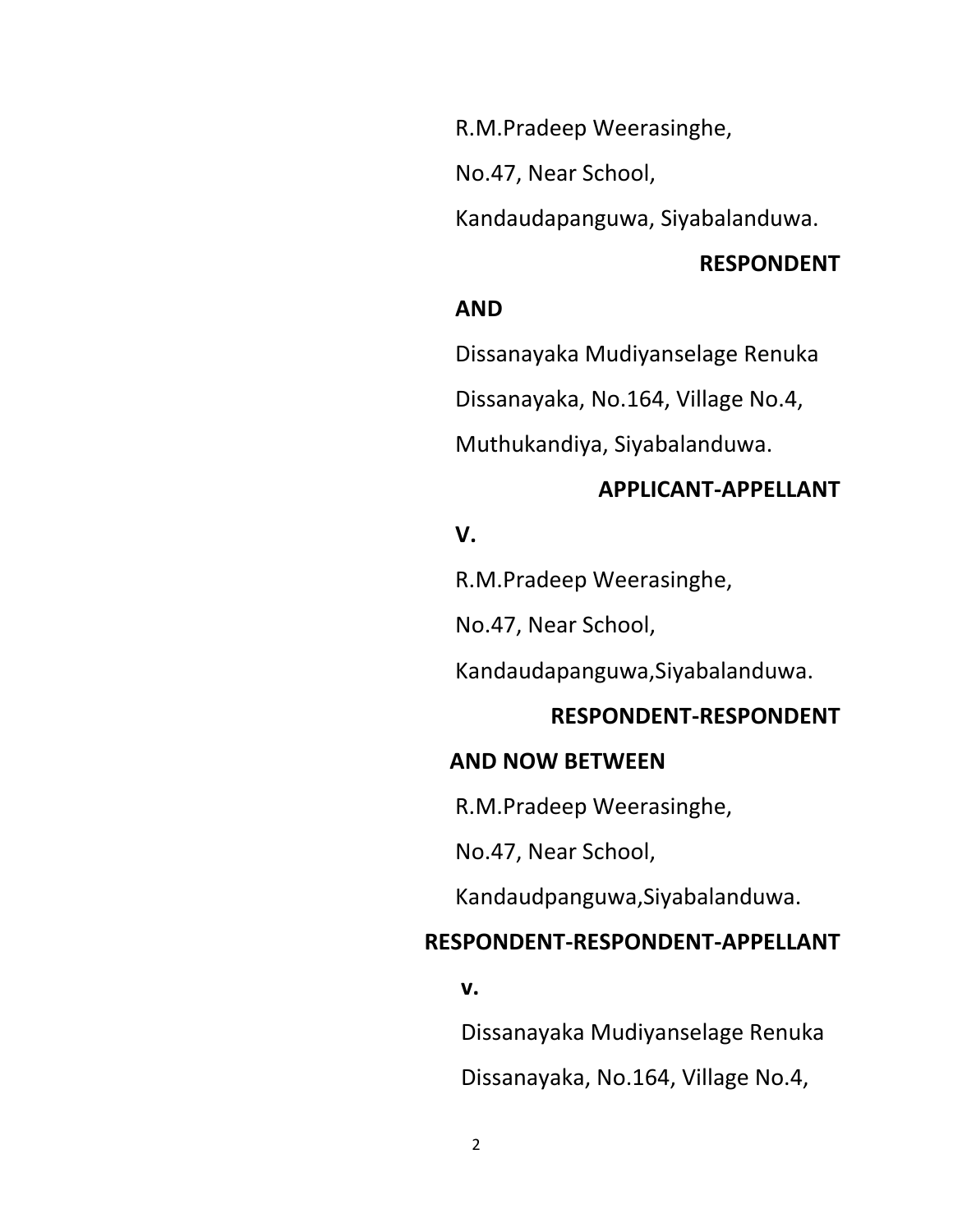Muthukandiya, Siyabalanduwa.

# **APPLICANT-APPELLANT-RESPONDENT**

## **BEFORE:- B.P.ALUWIHARE,PCJ.**

# **H.N.J.PERERA, J. &**

# **PRASANNA .S.JAYAWARDENA, PCJ.**

**COUNSEL**:-Niranjan de Silva for the Respondent-Respondent-

Appellant

Nuwan Bopage with Lahiru Welgama and Chathura

Weththasinghe for the Applicant-Appellant-Respondent

**ARGUED ON**:-14.09.2016

**DECIDED ON:-**28**.**10**.**2016

# **H.N.J.PERERA, J.**

The Applicant-Appellant-Respondent (hereinafter sometimes referred to as the Applicant) instituted the above styled action against the Respondent-Respondent-Appellant (hereinafter sometimes referred to as the Appellant) her husband under Section 2(1) and Section 4(1)(c) of the Maintenance Act No. 37 of 1999 in the Magistrate's Court of Monaragala seeking maintenance of Rs. 6000/= per month. The Appellant resisted the said application on the basis that the Applicant is living in adultery and is therefore not entitled to receive maintenance under the said Act.

Thereafter, after inquiry the learned Magistrate delivered order dated 21.07.2014 in favour of the Appellant holding that it has been proved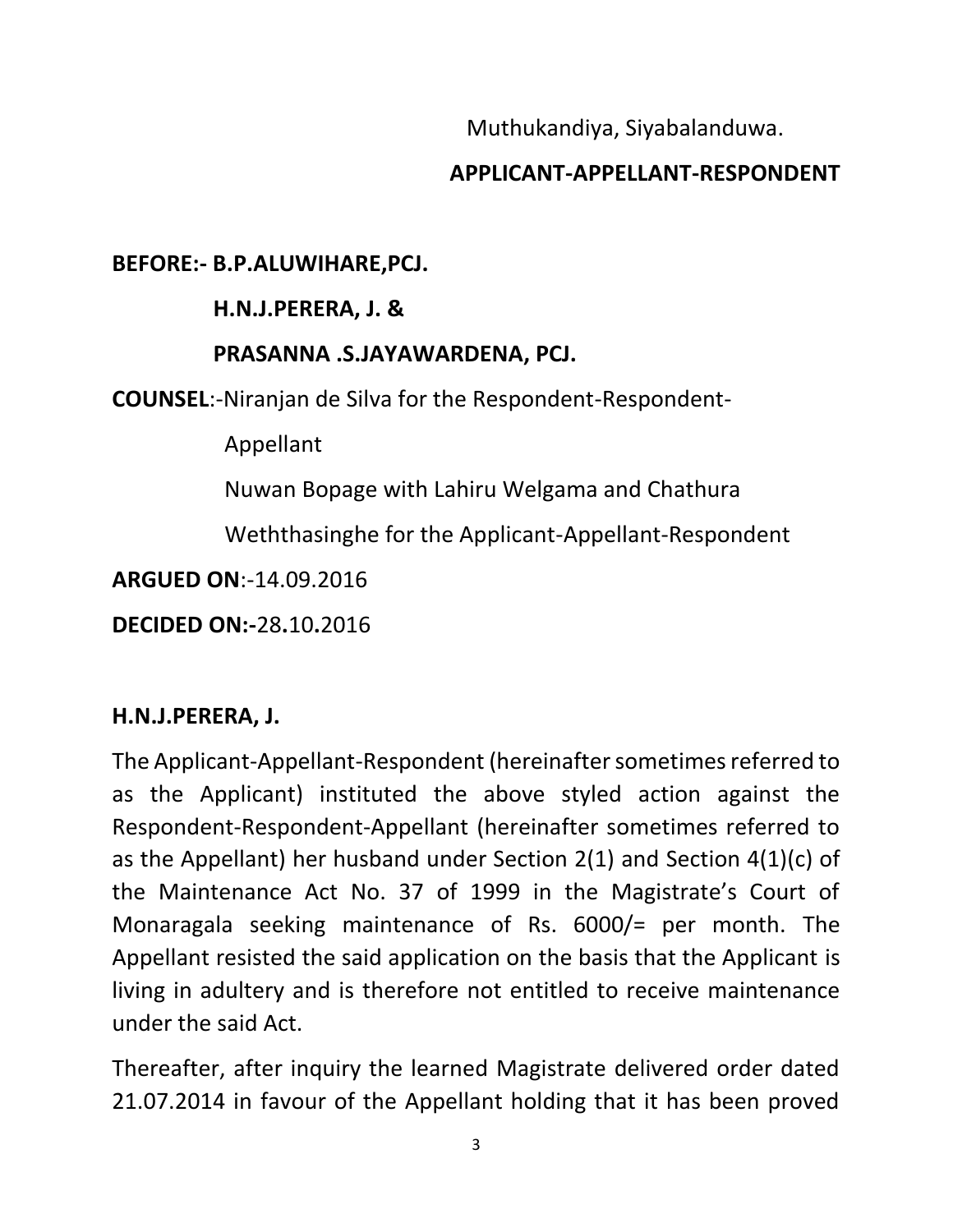that the Applicant is living in adultery and that hence under Section 2(1) the applicant is not entitled to any maintenance under the Maintenance Act. Being aggrieved by the said judgment the Applicant preferred an appeal to the High Court of Moneragala seeking to set aside the said judgment.

The High Court delivered judgment dated 19.03.2015 and set aside the order of the Magistrate dated 21.07.2014 in favour of the Applicant holding that the Appellant had not established that the Applicant was living in adultery for the Applicant to be disqualified for maintenance under Section 2(1) of the Maintenance Act.

Thereafter the Appellant filed an application before the High Court seeking leave to appeal from the judgment of the High Court dated 19.03.2015 and the said application was refused by the High Court on 01.04.2015. Subsequently the Appellant preferred this special leave to appeal application to the Supreme Court and the Supreme Court granted leave to appeal on the following questions of law averred in paragraphs 11(B) and 11(G) of the said Special Leave to Appeal application.

11(B)-Is the judgment/final order of the Honourable Provincial High Court of Uva Province Holden in Moneragala marked as "Y" dated 19.03.2015 contrary to the weight and the meaning of the evidence led in the Magistrate's Court of Moneragala?

11(G)- Has the Learned High Court Judge of the Honourable Provincial High Court of the Uva Province Holden in Moneragala erred in law in holding that for "living in adultery" as envisaged by Section 2(1) proviso contained in the Maintenance Act No.37 of 1999 to exist that there should be instances of adultery committed by the Applicant at least within a two month period before the parties stopped living together or adultery committed at the time when the Application for maintenance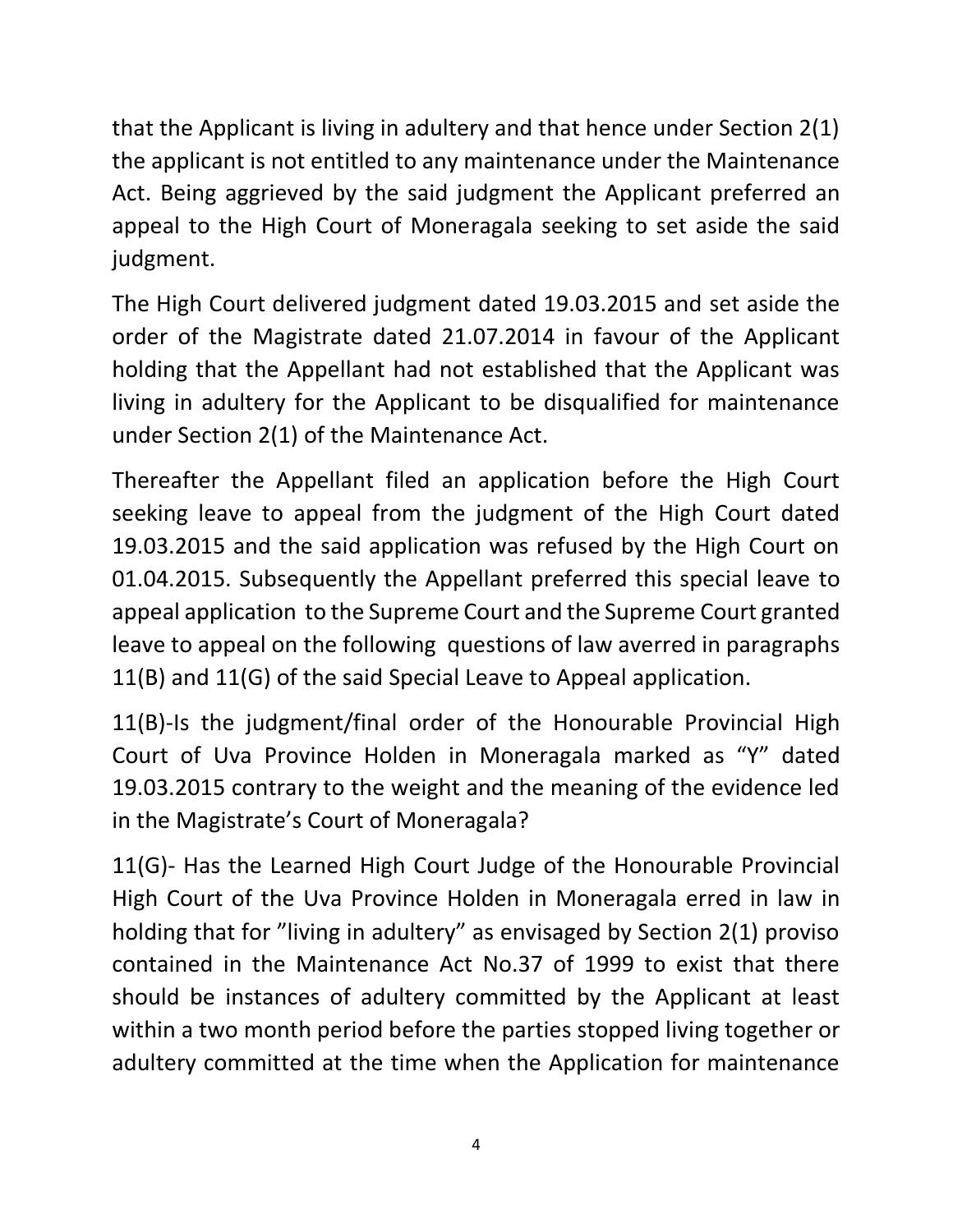was preferred by the Applicant under the Maintenance Act No. 37 of 1999?

It was contended on behalf of the Applicant that in order to succeed with proviso of the Section 2(1) of the Maintenance Act the Appellant must prove the wife is living in adultery.

Section 2(1) of the Maintenance Act No 37 of 1999 reads as follows:-

" Where any person having sufficient means, neglects or unreasonably refuses to maintain such person's spouse who is unable to maintain himself or herself, the Magistrate may, upon an application being made for maintenance, and upon proof of such neglect or unreasonable refusal order such person to make a monthly allowance for the maintenance of such spouse at such monthly rate as the Magistrate thinks fit having regard to the income of such person and the means and circumstances of such spouse."

"Provided however, that no such order shall be made if the applicant spouse is living in adultery or both the spouses are living separately by mutual consent."

Therefore in order to succeed with proviso of the section 2(1) of the Maintenance Act, the husband must prove that the wife is "living in adultery". It is admitted that parties married on 2<sup>nd</sup> July 2009. The Petitioner himself admitted the fact that till 5<sup>th</sup> December 2010 parties were living together. However subsequent to an incident occurred on that date they were separated. The Applicant's case was on or about 5th December 2010 the Appellant had left the matrimonial home after assaulting the Applicant subsequent to which the Appellant has completely refrained from maintaining the Respondent.

The Appellant while admitting the fact that till 5<sup>th</sup> December 2010 he was living with the Applicant took up the position that there were previous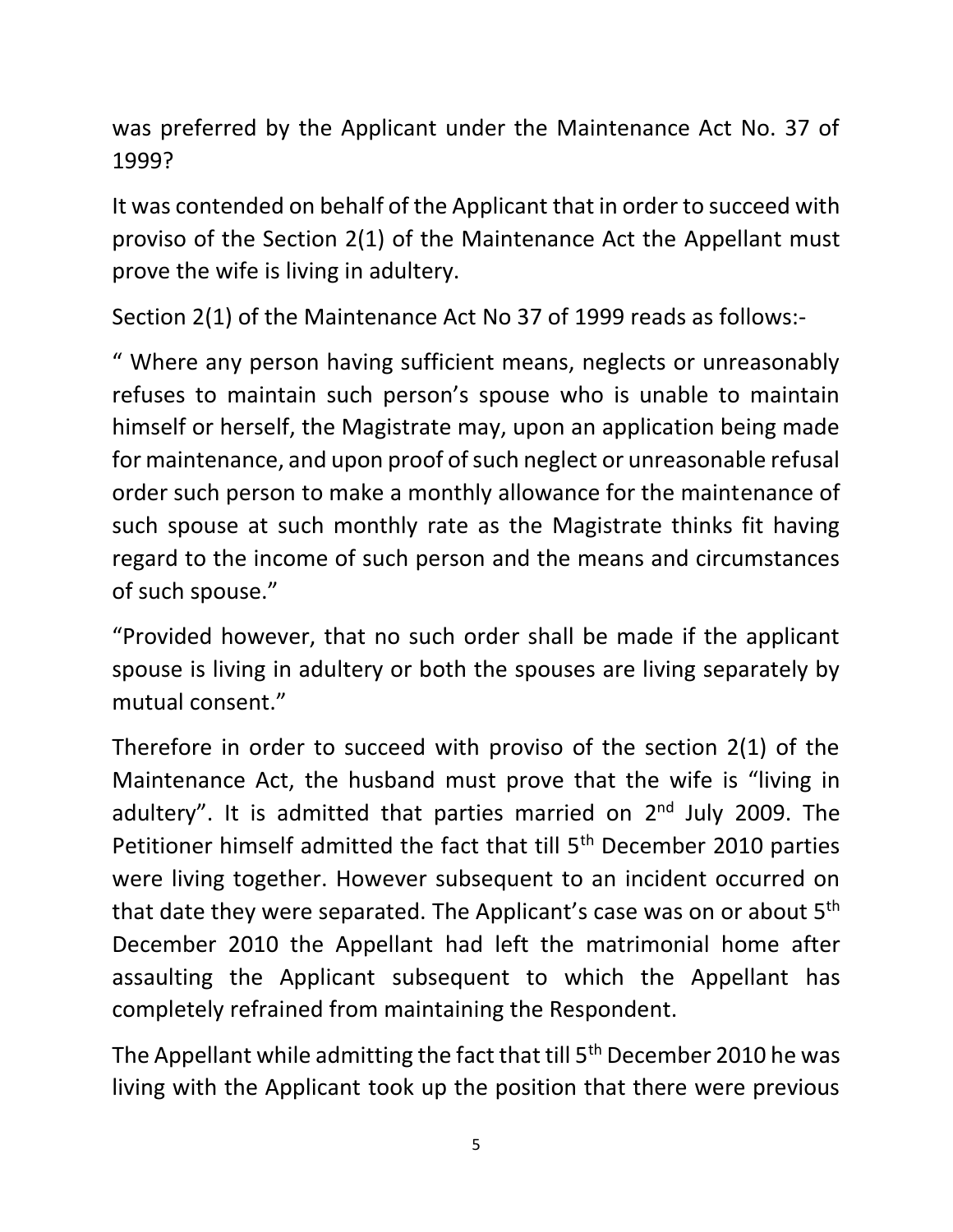incidents that Applicant committed adultery with her brother-in-law. The Appellant's position was that the Applicant was living in adultery and accordingly under the section 2(1) of the Maintenance Act No 37 of 1999, the Applicant is not liable to pay maintenance for a person living in adultery.

The main issue before this Court in this appeal is the interpretation of the phrase "Living in adultery" contained in Section 2(1) of the Maintenance Act No 37 of 1999.The Sri Lanka Courts have interpreted "living in adultery" literally, and held that it is not sufficient that the wife had lived in adultery before the application, but that the applicant must be proved to be "living in adultery" at the time the application is made. Thus the burden is cast upon the person alleging immorality to prove it since the law presupposes the wife is leading a chaste life.

If the husband while admitting that she is his wife, alleges that she is living in adultery, it is for him to prove that fact. There is a presumption of innocence not only in regard to the commission of a crime, but also in regard to any allegation of wrong doing or immoral conduct. There is a burden on the person who alleges immorality to prove it. The burden of proof as to any particular fact lies on that person who wishes the Court to believe in its existence, unless it is provided by any law that the proof of that fact shall lie on any particular person-(Section 101,102, and 103 of the Evidence Ordinance).

In Selliah V. Sinnammah 48 N.L.R 261, it was held that when allegation is made under section 4 of the Maintenance Ordinance that the wife is living in adultery, the burden is on the husband to prove the fact.

Therefore there is no doubt that, in the instant case the burden was on the Appellant to prove that the Applicant was "living in adultery."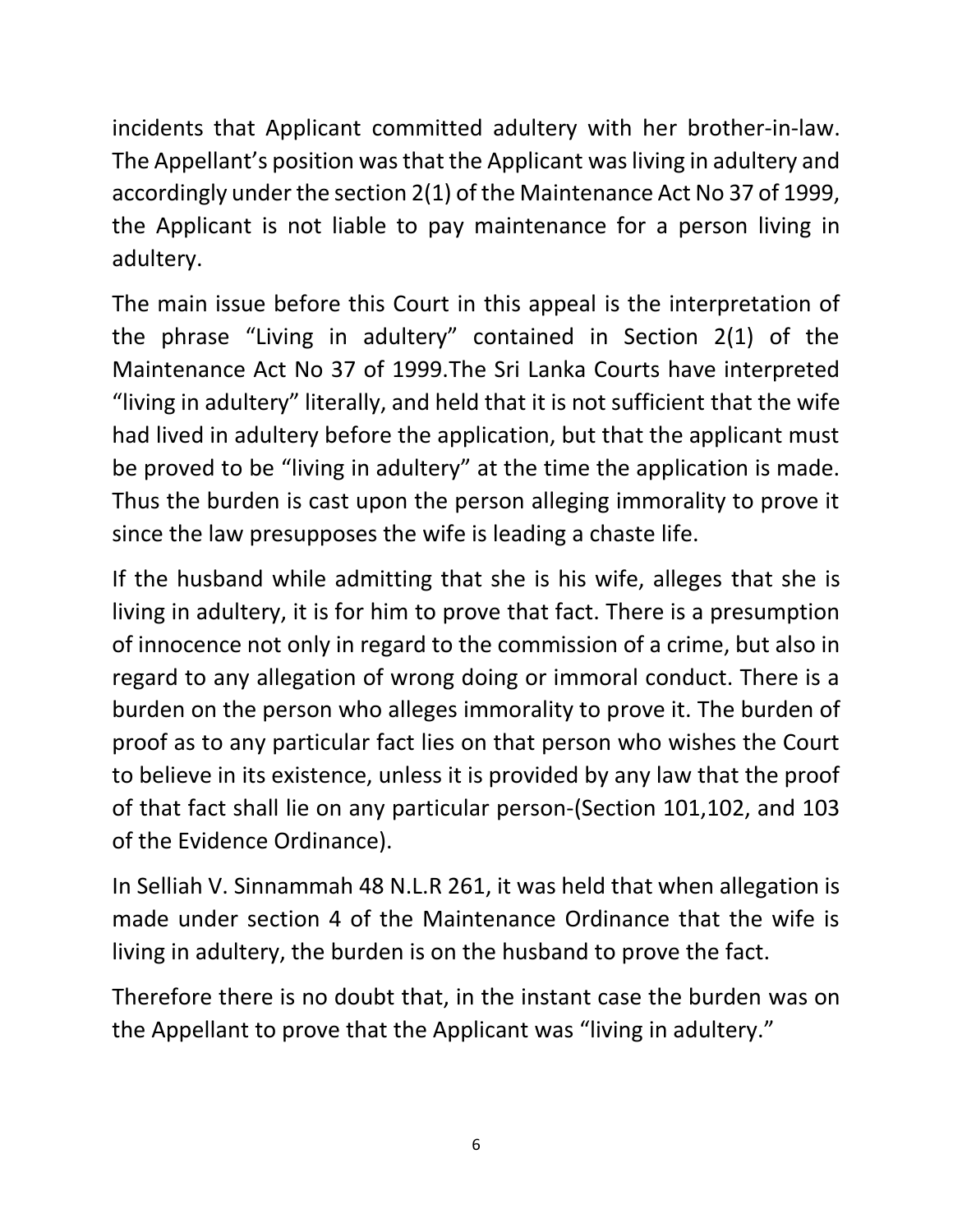It was also held in Armugam V. Athai 50 N.L.R that a person who asserts that his wife is disentitled by section 4 of the Maintenance Ordinance to receive an allowance by reason of the fact that she is living in adultery must establish that she is leading a life of continuous adulterous conduct.

In Isabelahamy V. Perera C.W.Reporter Vol.111, p 294, it was held that the words "living in adultery "in section 4 meant a continuous of a life of adultery with some ascertained person or life of prostitution.

In Balasingham V, Kalaivany 1986 SLR 378 it was held, that so long as the marital tie subsists an order for maintenance made in favor of a wife will be cancelled only if:-

- (1)The wife is guilty of a more or less continuous course of adulterous conduct and not merely isolated acts of adultery-there being a clear distinction between 'committing' adultery and 'living in adultery' which is what section 5 of the Maintenance Ordinance requires.
- (2)The wife was living in adultery at or about the time of the application for cancellation of the order for maintenance.

The phrase 'living in adultery' has been construed in the same sense by the High Courts in India as well.

In Ma Thein V. Maung Mya Khin A.I.R 1937-Nagpur, 67 it was held that the words 'living in adultery' refers to course of guilty conduct and not to lapse from virtue. It was further observed in the said case that the word 'live' convey the idea of continuance, and consequently the phrase "living in adultery" refers to a course of guilty conduct and not to a single lapse from virtue.

In S.S.Manickam V. Arputha Bhavani Rajam C.L.J.1980 (1), Pandian, J observed that:-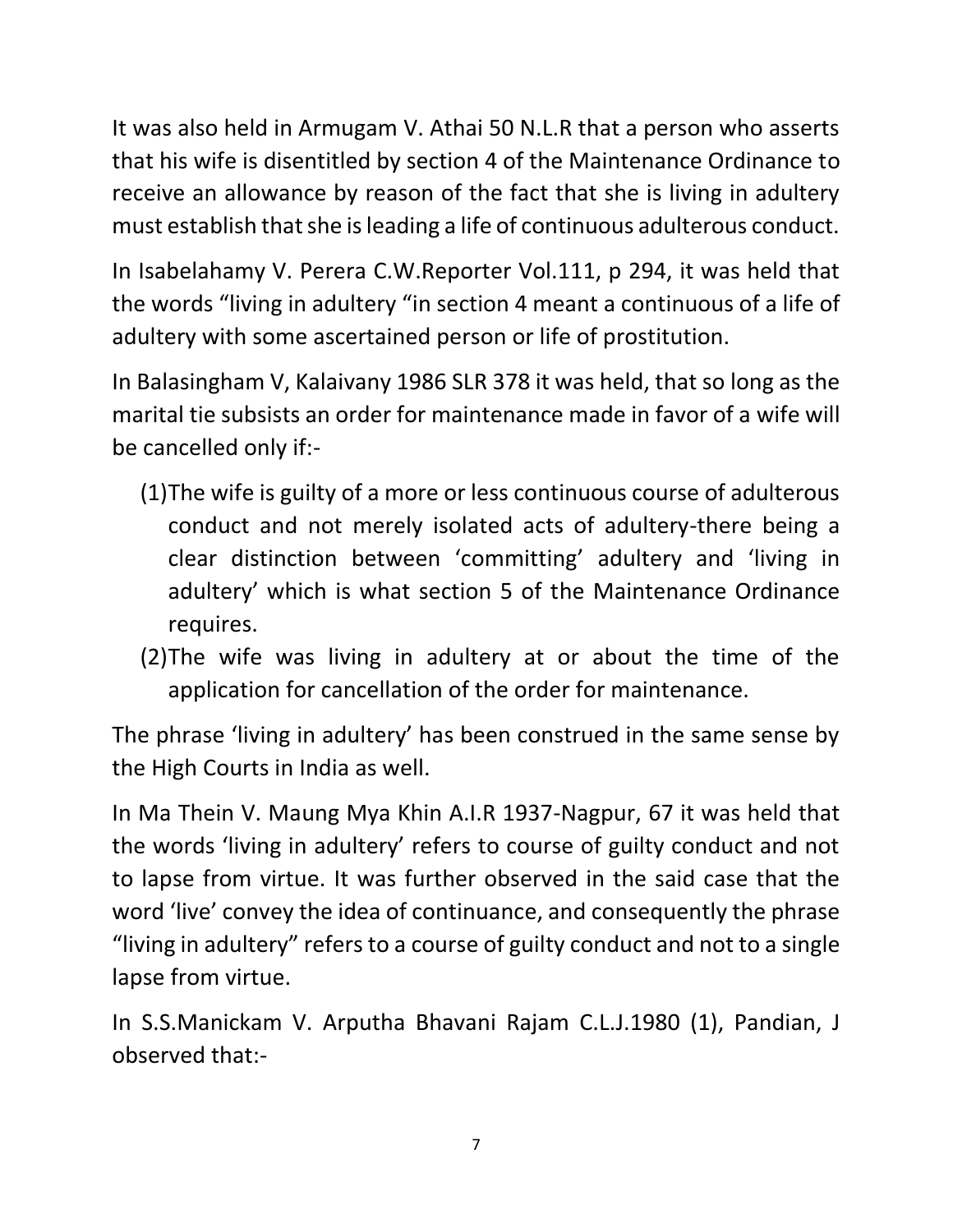"While the words 'is living in adultery' in sub-section (4) of section 125, Cr.P.C. would not take into it fold stray instances of lapses from virtue it would not also mean that the wife should be living in adultery on the date of the Petition. The proper interpretation would be that there should be proof of adulterous living shortly before or after the Petition, shortly being interpreted in a reasonable manner viewing it in the light of the facts of the case. ………The term 'living in adultery' has been the subject matter of discussion in several decisions of various High Courts. The present view taken by the Courts is that the expression 'living in adultery' is merely indicative of the principle that a single or occasional lapses from virtue is not sufficient reason for refusing maintenance.

Further in Ma Mya Khin V. N.N.Godenho A.I.R.1936 Rang 446, it was held that the words 'living in adultery' in s-488 (5) denoted a continuous course of conduct and not isolated acts of immorality. One or two lapses from virtue could be acts of adultery, but would be quite insufficient to show that the woman was living in adultery, which means that she must be living in the state of quasi-permanent union with the man with whom she is committing adultery. Further, it has been pointed out that there is a great distinction between the words 'committing adultery' and 'living in adultery' and that the ratio is that a solitary lapse from virtue, as distinguished from contumacious immoral conduct, should not be a ground for denying maintenance.

In Pushpawathy V. Santhirasegarampillai 75 N.L.R 353 where a husband against whom an order of maintenance had been made in favour of his wife sought the cancellation of the order on the ground that, about four years after the order was made, the wife gave birth to a child which was not his- it was held that the birth of the child did not, by itself, establish that the wife was living in adultery with someone. It only established that the wife had committed adultery with someone, which act might be a single lapse of virtue. This case could be clearly distinguished from the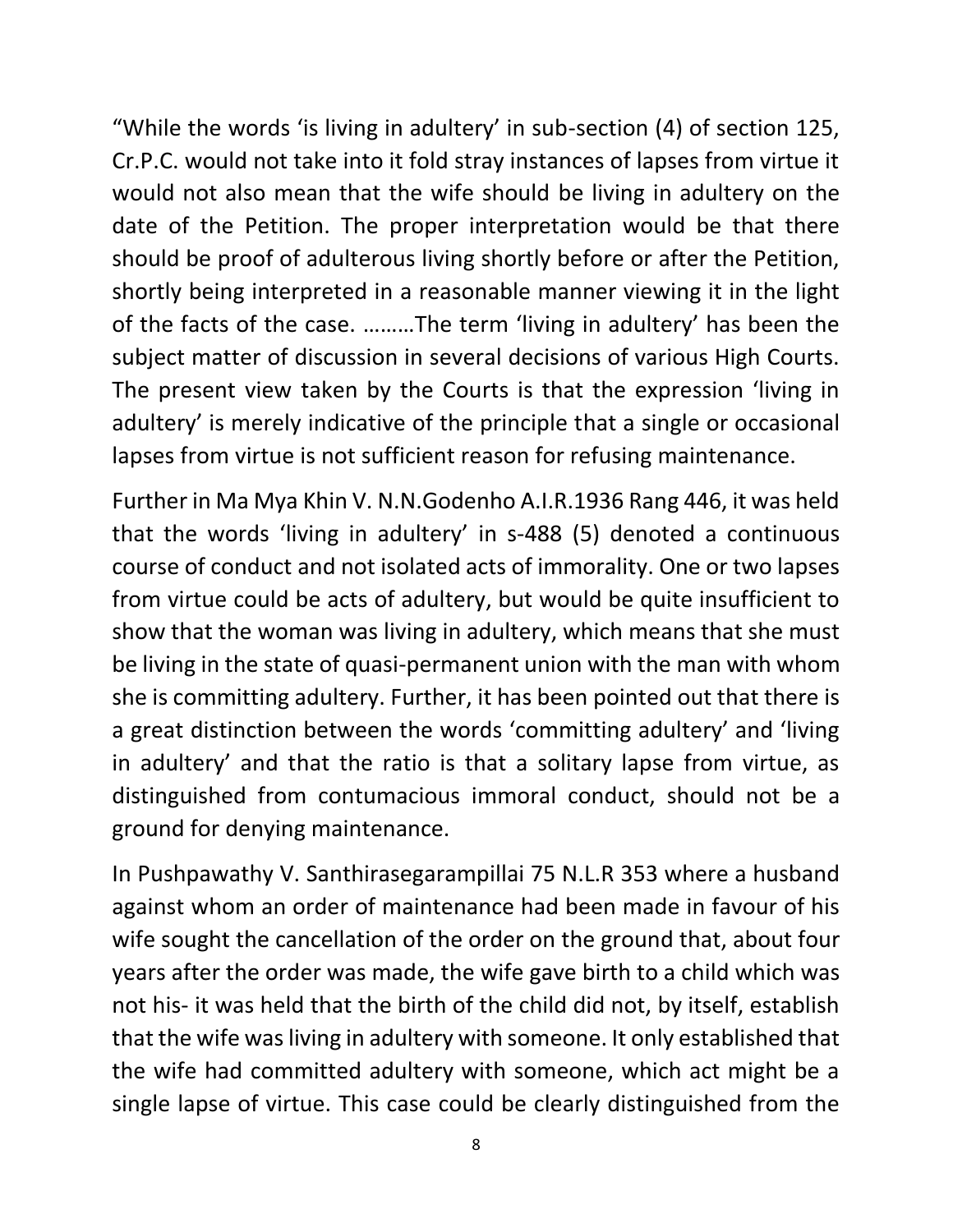facts of the case of Ma Thein V. Maung Mya Khin - the question was whether the applicant has been guilty of adultery and, if so, whether only once or more. There was evidence in this case to prove the fact that her child was begotten when the Respondent could not get access to her. There moreover, definite evidence on the record to prove that San Hla was seen going to her house and actually caught one night in her bed. The Court held that the wife must have been guilty of adultery on more than one occasion and therefore she was not entitled to any maintenance under section 488.

It was submitted on behalf of the Appellant that on the facts of the instant case, it is clear that the Applicant has committed adultery on a number of occasions with her Brother-in-Law one Rajakaruna.

It was contended on behalf of the Appellant that there was clear evidence on the adulterous conduct of the Applicant that she was carrying on with one Rajakaruna who is the Brother-in-Law of the Applicant. It was the position of the Counsel for the Appellant that the Appellant's mother D.M.Karunawathie has given evidence of three instances where an inference of committing adultery could be gathered. One Sameera M.Rathnayake too has given evidence on behalf of the Appellant to show a separate instance an inference of committing adultery could be gathered. The evidence given by D.M.Kalubanda show further three instances an inference of committing adultery could be gathered. It was the contention of the Counsel for the Appellant that looking at all these pieces of evidence the learned Magistrate of Monaragala was satisfied that the Applicant was guilty of committing adultery.

The Learned High Court Judge has come to a finding that although there is evidence to show that the Applicant-Respondent has committed adultery at some stage, the evidence shows that the parties had lived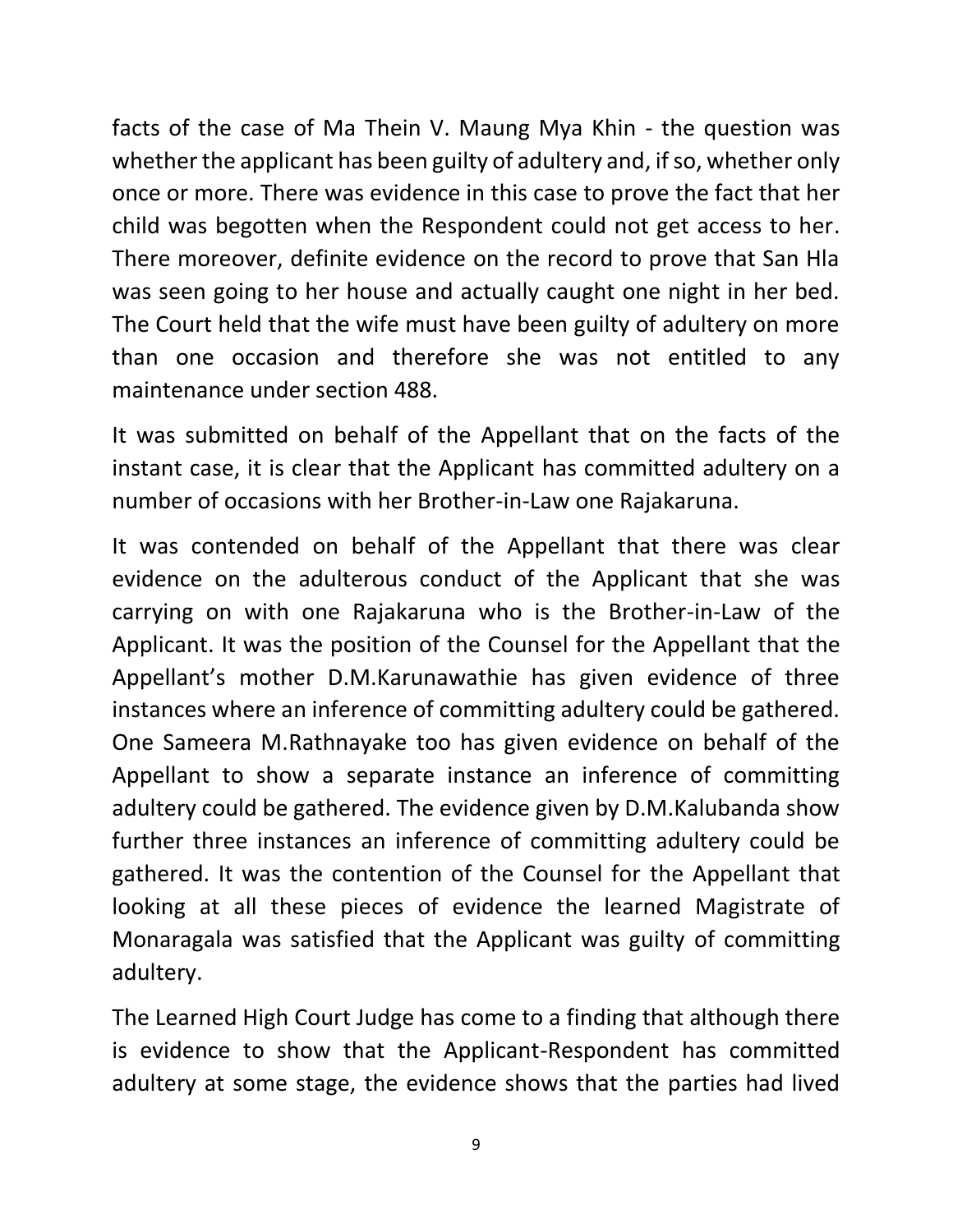together and no cogent evidence to prove that the Applicant was living in adultery at the time the application was made for maintenance.

According to Karunawathie the mother of the Appellant-Respondent she has seen the Applicant and the said Rajakaruna twice inside the matrimonial home and once inside a room together. The evidence of this witness shows that she did not like Rajakaruna coming into the house in the absence of the Appellant. She has stated that she could not remember the exact date of the incident. It is clear that the incident actually has happened long before the separation of the parties. According to the evidence of the case the parties continued to live together as husband and wife till December 2010.

The witness Sameera had seen the Applicant and another person walking together from a devala area in the year 2010. He has further stated that he did not inform about the said incident to the Appellant till the year 2011. He has not stated anything else other than stating that he was surprised to see them coming together from a place like that.

The other witness D.M Kalubanda who gave evidence on behalf of the Appellant-Respondent has stated that he had seen the Applicant and the said Rajakaruna travelling together on a motor cycle on three occasions. During cross-examination he has stated that he couldn't remember exact dates but probably that was in the year 2007. It is admitted the parties married on July 2009 and therefore it is very clear that the said incident had taken place before the marriage.

The Learned High Court Judge has clearly analysed the evidence given by the said witnesses and has come to the conclusion that he is satisfied that the Applicant has committed adultery. But the Learned High Court Judge has very clearly held that just before the time the said application was filed by the Applicant there was evidence to prove that the parties were living together and there is no evidence to prove that the Applicant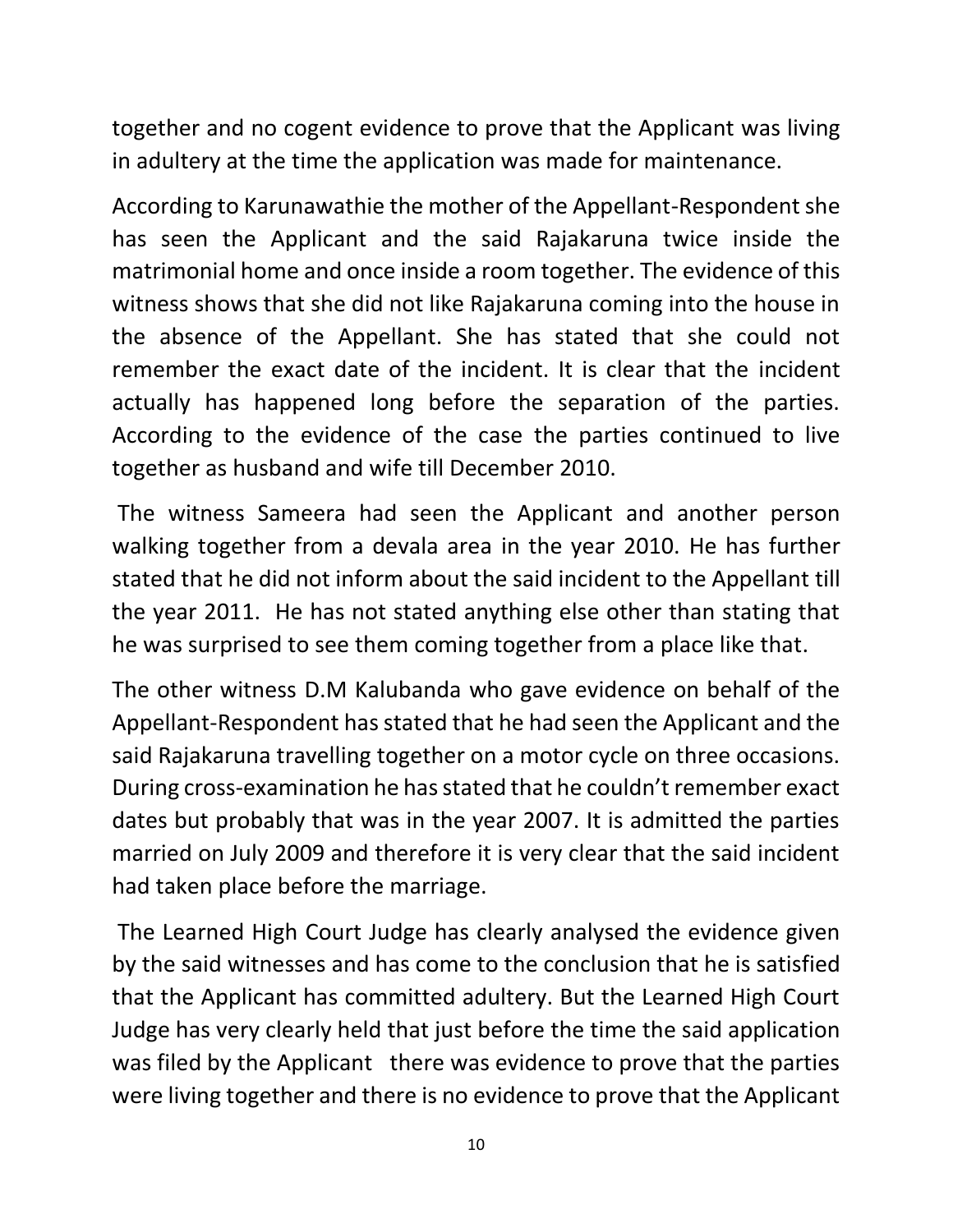was living in adultery as contemplated in section 4 of the Maintenance Act.

In Ebert V. Ebert 22 N.L.R 312 it was held that:-

"It is not possible to lay down any general rule, or to attempt to define what circumstances would be sufficient and what would be insufficient upon which to infer the fact of adultery. Each case must depend on its particular circumstances. It would be impracticable to enumerate the infinite variety of circumstantial evidentiary facts which of necessity are as various as the modifications and combinations of events in actual life."

In the instant case the Learned High Court Judge has held that the Appellant has failed to lead cogent evidence to prove that the Applicant is "living in adultery".

The learned Magistrate has held that there is evidence to show that the Applicant is not only guilty of committing adultery, but also that the Applicant is living in adultery. The Learned High court judge in his impugned judgment agreed with the conclusion reached by the learned Magistrate only to the extent that there is evidence to show that the Applicant had at one stage had somewhat an adulterous relationship with her Brother-in-Law. The Learned High Court Judge has held that the evidence in this case established that the Applicant was living with the Appellant in the matrimonial home thereafter and that there is no evidence to prove that she was "living in adultery" immediately prior to or after the date of application. There must be proof not only of the wife's adulterous conduct but also of such adulterous conduct at or about the time the application is made. This Court cannot agree with the submissions made by the Counsel for the Appellant that there is clear evidence that the Applicant has committed adultery on number of occasions with the aforementioned Rajakaruna.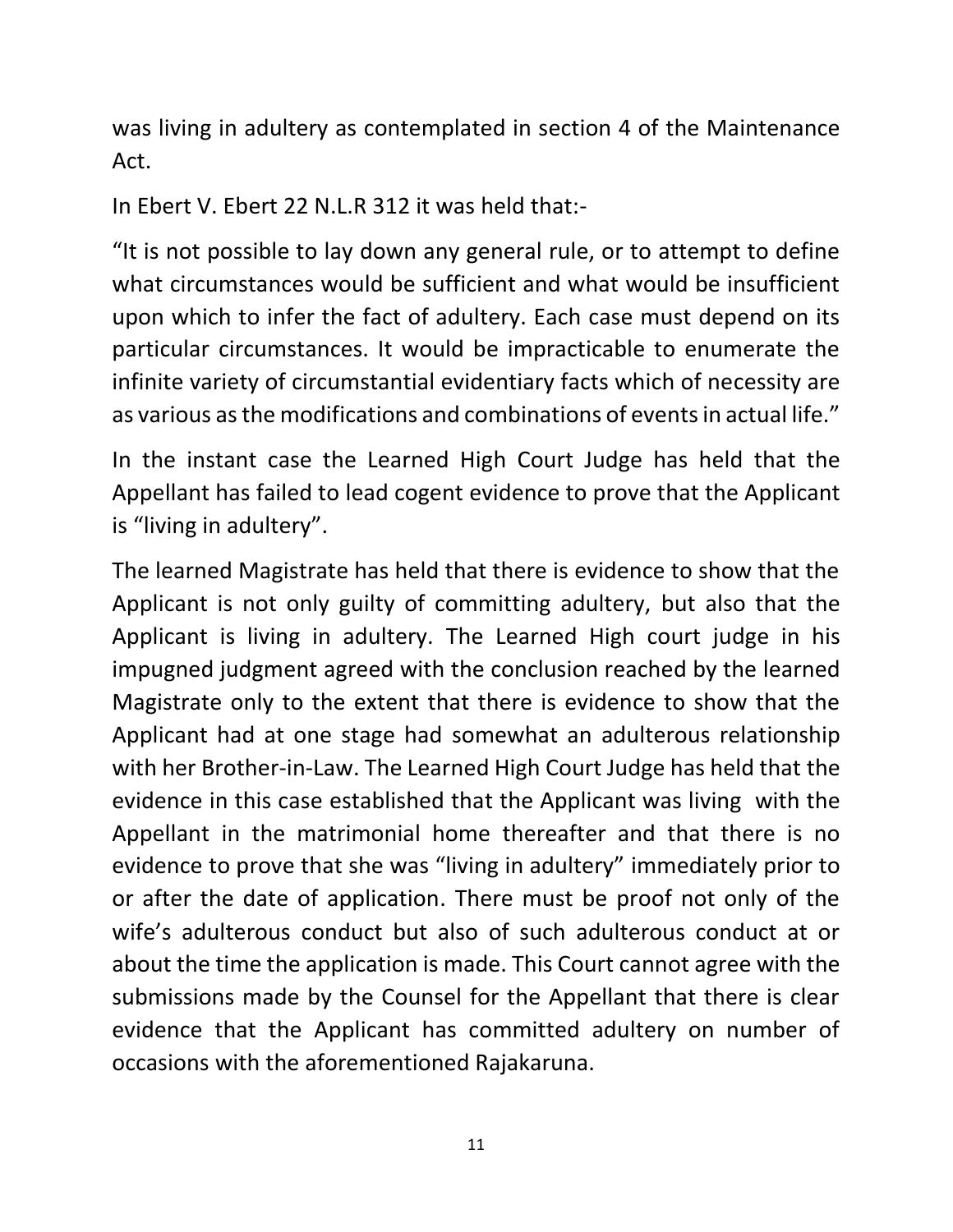In my opinion, the Appellant had to prove by leading cogent evidence that the Applicant had committed not one or two acts of adultery, but pursued a course of conduct amounting to "living in adultery". The Appellant attempted to show three isolated incidents to convince Court the Applicant has committed adultery on three occasions. Such isolated incidents are insufficient to get the advantage of the proviso of the section 2(1) of the Maintenance Act. One has to be mindful of the fact that all three witnesses who gave evidence in this case on behalf of the Appellant-Respondent are the relatives of the Appellant-Respondent. One happens to be his own mother. None of the witnesses had given direct evidence regarding sexual intercourse. And it is clear none of the said incidents have contributed to breakdown of the marriage. In my opinion the Appellant has failed to lead cogent evidence and prove that the Applicant was "living in adultery" as contemplated in section 2(1) of the Maintenance Act No. 37 of 1999. The appellant has failed to satisfy court that the Applicant was "living in adultery" or in other words that she is leading a life of continuous adulterous conduct.

The Appellant himself admitted the fact that till 5<sup>th</sup> December 2010 parties were living together and subsequent to an incident which occurred on that date they were separated. Admittedly the reason for the separation is not committing adultery by the Applicant but some other minor incident. In Reginahamy V. Johna 17 N.L.R 376 where the Magistrate has refused to make an order for maintenance because the applicant had one time been living in adultery, Pereira, J. held that if a husband chooses to let the marriage to remain in spite of adultery on the part of his wife, and his wife from choice or necessity returns to an honourable life, the husband's liabilities unquestionably revive.

Therefore I answer the two questions of law raised in this case in favour of the Applicant-Respondent. I see no reason to disturb the judgment of the Learned High Court Judge. I, therefore affirm the judgment of the